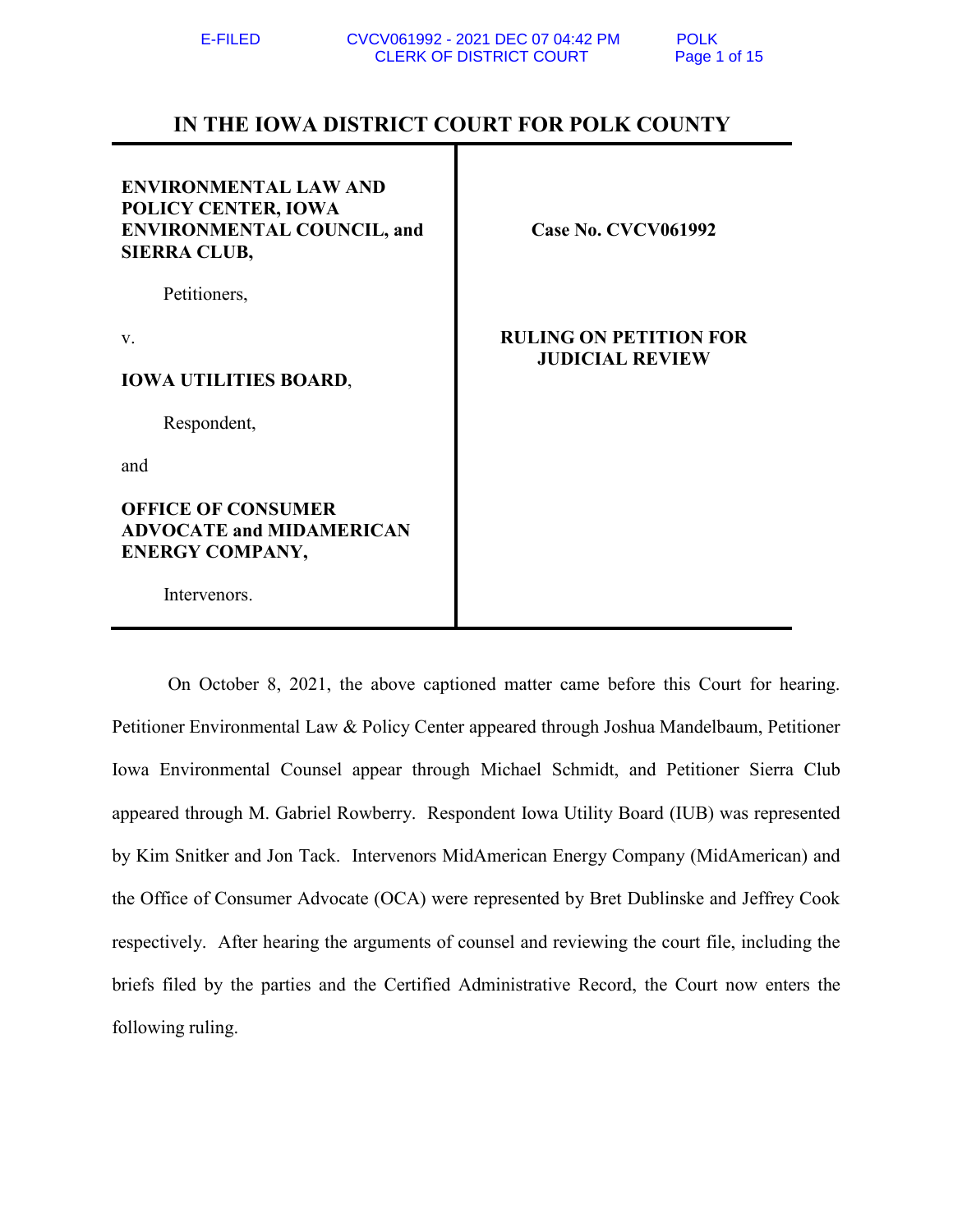## **I. BACKGROUND FACTS AND PRIOR PROCEEDINGS.**

This matter arises from the IUB's approval of MidAmerican's 2020 Electric Power Generation Facility Emissions Plan and Budget update (2020 EPB). Iowa Code section 476.6(19)(a) requires each rate-regulated utility that is the owner of an electric power generating facility fueled by coal and located in Iowa to develop multiyear emissions plans and budgets for managing emissions from its facilities in a cost-effective manner. Pursuant to section  $476.6(19)(a)(1)$ , the initial multiyear plan and budget was required to be filed with the IUB by April 1, 2002, with updates to the plan and budget filed at least every 24 months thereafter. MidAmerican filed its initial EPB on April 1, 2002. Since that date, MidAmerican has filed plan and budget updates at least biennially and each of the updates have been approved by the IUB.

Under the statutes, for these updates, utilities with coal-fueled generating facilities file evidence that includes the EPB, witness testimony, and supporting exhibits for the IUB's consideration in a contested case proceeding pursuant to 17A. Iowa Code  $\S$  476.6(19)(a)(3). Pursuant to Iowa Code section  $476.6(19)(a)(3)$ , other required parties included the Iowa Department of Natural Resources (IDNR) and the OCA. The OCA is a division of the Iowa Department of Justice and acts as "attorney for . . . all consumers generally and the public generally ...." Iowa Code § 475A.2(2). Iowa Code section  $476.6(19)(a)(4)$  provides that IDNR "shall state whether the plan or update meets applicable state environmental requirements for regulated emissions." In the event a plan or update does not meet the state environmental requirements for regulated emissions, IDNR "shall recommend amendments that outline actions necessary to bring the plan or update into compliance with the environmental requirements." Iowa Code §  $476.6(19)(a)(4)$ . All parties may also file evidence. Once the EPB and all of the evidence is submitted, the IUB must determine whether the utilities proposed EPB will achieve cost effective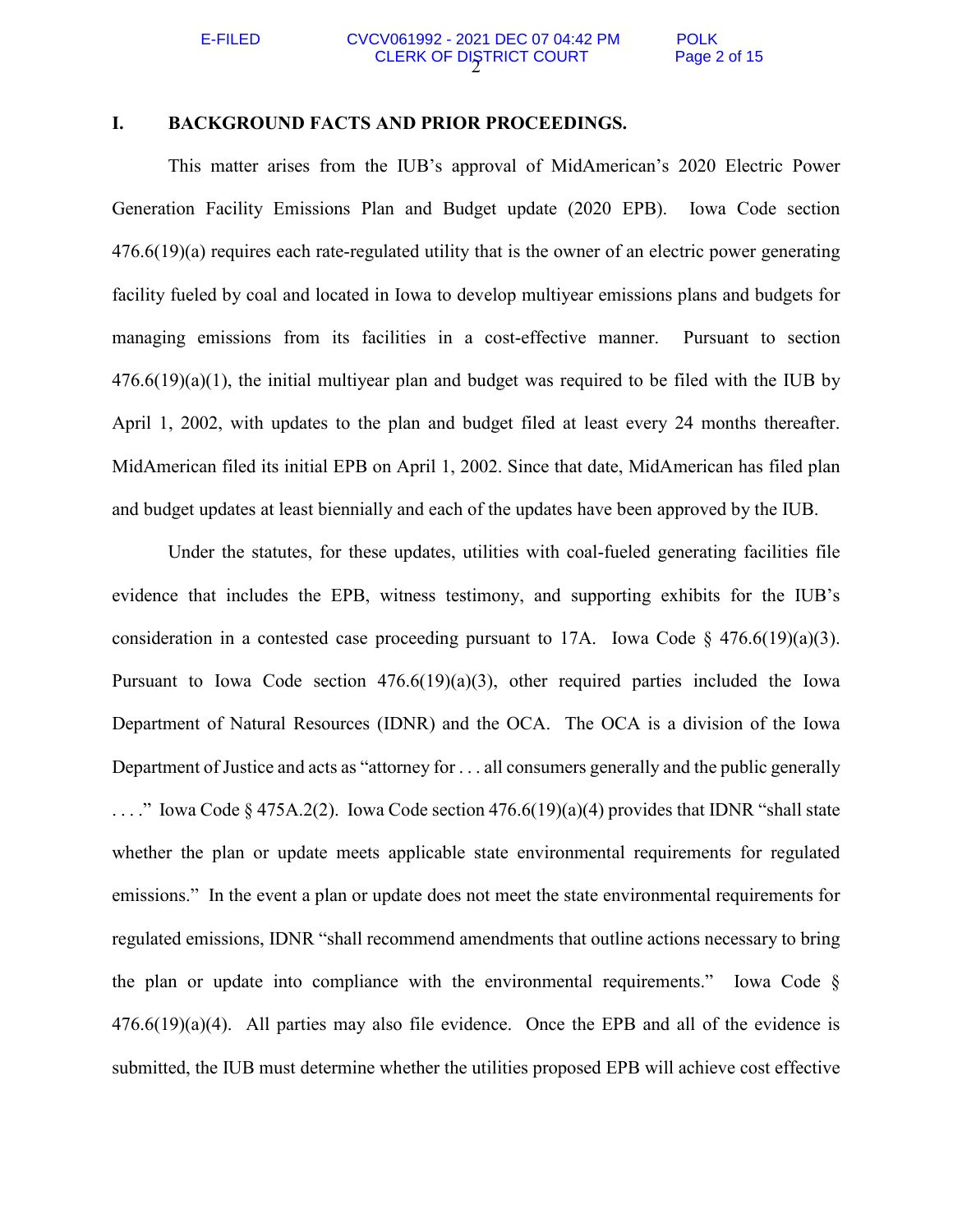## 3 E-FILED CVCV061992 - 2021 DEC 07 04:42 PM POLK CLERK OF DISTRICT COURT Page 3 of 15

compliance with applicable state environmental requirements and federal ambient air quality standards by considering if the plan and budget reasonably balance costs, environmental requirements, economic development potential, and the reliability of the electric generation and transmission system. *Id.* at  $\S 476.6(19)(c)$ . The IUB must either approve or reject the EPB within 180 days after the public utility's filing is deemed complete. *Id.* at § 476.6(19)(d).

On April 1, 2020, MidAmerican filed its 2020 EPB, covering the period from January 1, 2020, through December 31, 2022, in IUB Docket No. EPB-2020-0156. Certified Record (CR) pgs. 7-39. Petitioners became parties to this case through intervention at the agency level. CR pgs. 40-42, 44-47, 77-80, 82-84. Facebook, Inc. and Google, LLC (Tech Customers) also became parties through intervention. *Id.* at 82-84. OCA, Petitioners, and Tech Intervenors all filed statements, initial testimony, and exhibits on December 17, 2020. *Id.* at 88-711. All parties filed various supplemental testimony and exhibits throughout the pendency of the case.

In its 2020 EPB, MidAmerican sought approval of its compliance activities and associated budgets for its coal-fired electric generating units and provided a status report for activities and budgets associated with MidAmerican's approved 2018 EPB in IUB Docket No. EPB-2018-0156. The 2020 EPB described current and future air emissions reduction requirements, the potential impact on MidAmerican's coal-fuel plants, and MidAmerican's projects designed to comply with the emission reduction targets. In support of its 2020 EPB, MidAmerican filed with the IUB direct and reply testimony of three witnesses. CR pgs. 7-39, 54-60, 64-66. The IDNR filed direct testimony with IUB on October 26, 2020. *Id.* at 67-69. The IDNR representative gave a sworn affidavit that to the best of her knowledge "at this time, the above-referenced filings, in conjunction with continued compliance with all permitting requirements, permit conditions, and all other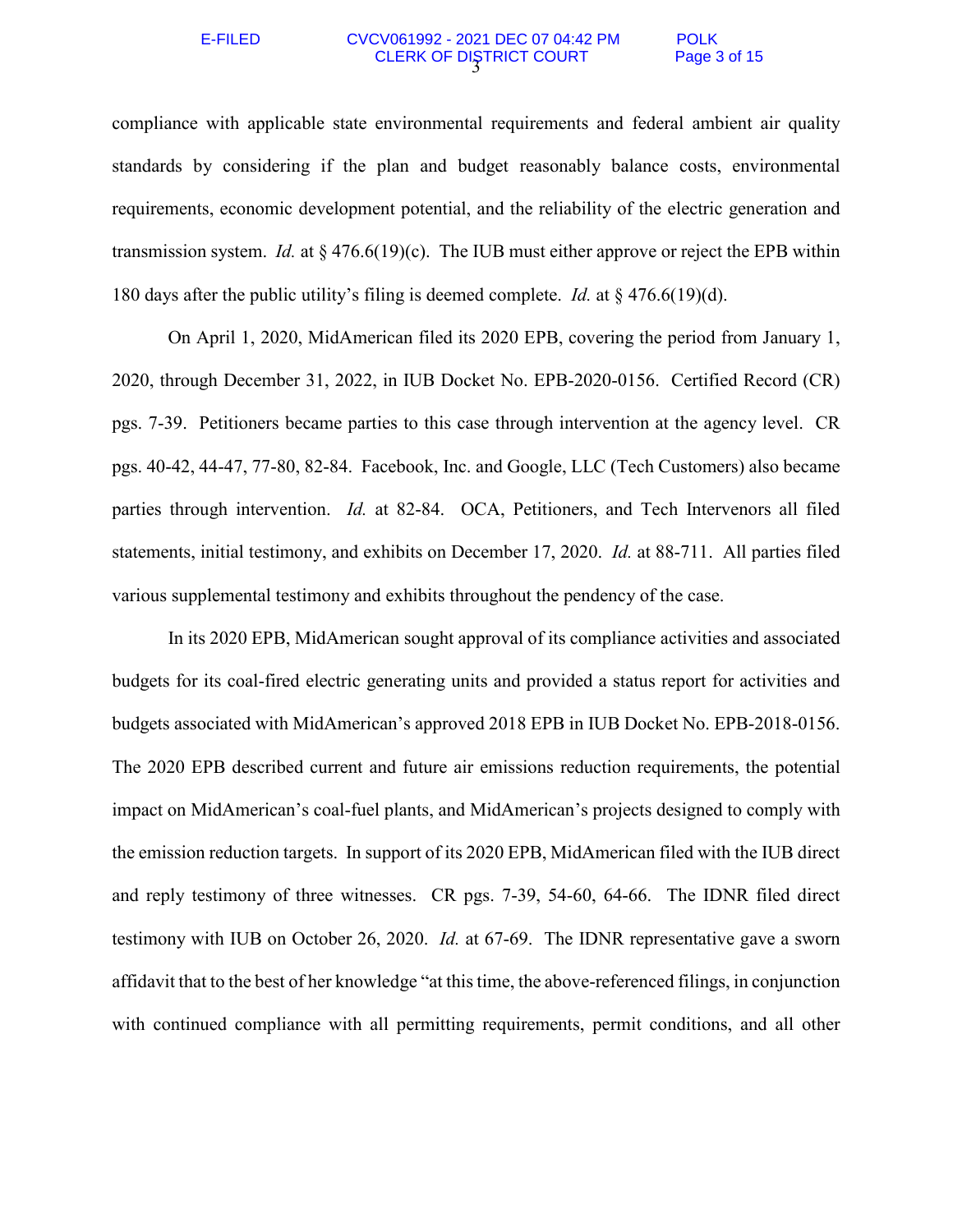applicable requirements, meet the applicable state environmental requirements for regulated emissions." *Id.* at 68.

On October 27, 2020, the IUB issued an order deeming MidAmerican's 2020 EPB complete, established a procedural schedule, and providing notice of hearing to be held February 16, 2021. *Id.* at pgs. 71-75. OCA and Petitioners filed direct testimony with IUB on December 17, 2020. MidAmerican filed reply testimony on January 7, 2021. OCA, Petitioners, and Tech Intervenors filed reply testimony on January 21, 2021.

On February 4, 2021, MidAmerican and OCA filed a "Joint Motion and Non-Unanimous Settlement Agreement," requesting the IUB issue an order approving the settlement agreement and canceling the February 16, 2021 hearing. CR pgs. 830-36. IDNR is not a signatory party to the joint motion and non-unanimous settlement agreement. On February 10, 2021, the IUB issued an order requesting that IDNR file a Statement of Position, requiring a settlement conference, suspending the remaining procedural schedule, and moving the hearing from February 16, 2021, to March 31, 2021. On February 16, 2021, MidAmerican and OCA filed a settlement conference update as required by Iowa Administrative Code rule 199-7.18(2) for a non-unanimous settlement. On February 17, 2021, IDNR filed a Statement of Position. On February 18, 2021, Petitioners and Tech Intervenors filed comments to the settlement. CR pgs. 857-88, 897-923. On February 25, 2021, OCA and MidAmerican filed reply comments. *Id.* at 889-96, 924-40.

On March 24, 2021, the IUB issued an Order approving MidAmerican's 2020 EPB, denying MidAmerican and OCA's non-unanimous settlement agreement, opening a separate docket, and canceling hearing. CR pgs. 979-91. More specifically, the IUB concluded the parties did not dispute that the 2020 EPB complied with applicable state environmental requirements and federal ambient air quality standards as outlined in Iowa Code section 476.6(19)(b). *Id.* at 985. It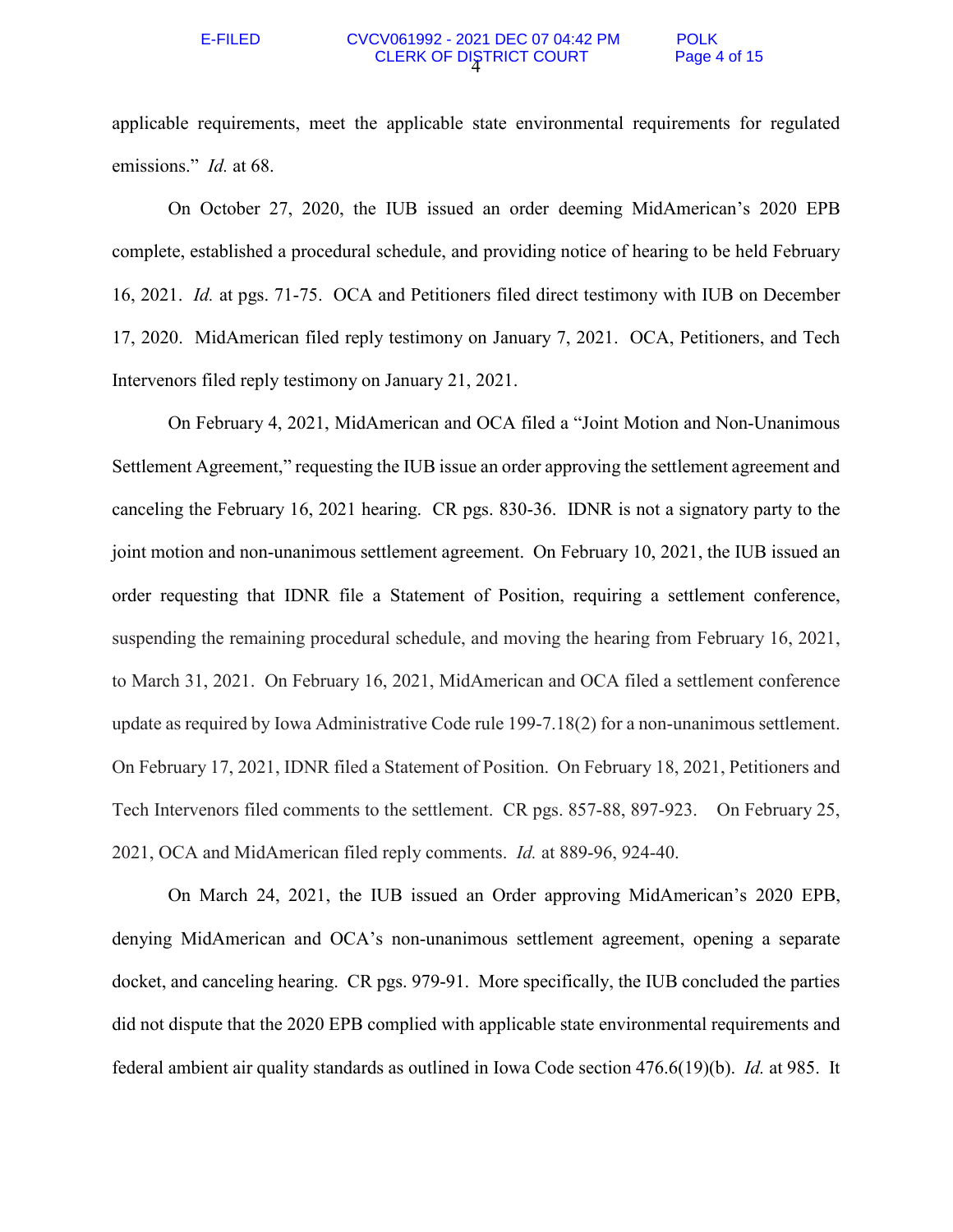## 5 E-FILED CVCV061992 - 2021 DEC 07 04:42 PM POLK CLERK OF DISTRICT COURT Page 5 of 15

further determined that the request for analysis regarding least-cost options for emissions controls or requiring MidAmerican to look at multiple options, including retiring coal plants, as part of its balancing of the factors fell outside the scope of the EPB proceedings under Iowa Code section 476.6(19). *Id.* at 987. IUB admitted all evidence filed in the EPB docket into the record, and concluded there were no disputed material facts about the 2020 EPB filed by MidAmerican. It concluded the evidence provided showed: (1) the 2020 EPB met applicable environmental requirements for federal ambient air quality standards; (2) MidAmerican provided sufficient evidence to show its plan reasonably balanced the requisite criteria set out in Iowa Code section 476.6(19)(c); and (3) the 2020 EPB contained capital expenditure information and operations and management (O&M) expense information sufficient to show it was cost effective and complied with the requirements in Iowa Code section 476.6(19). *Id.* at 987-88. They did not approve MidAmerican and OCA's non-unanimous settlement agreement because it contained details, such as requiring an Electric Generating Needs Forecast to be filed, that were beyond the scope of the EPB docket. *Id.* at 988. However, the IUB also determined an analysis of the issues of least-cost alternatives for MidAmerican's generating fleet, long-term resource needs, and potential retirement of coal plants is appropriate. As such, they ordered the

opening of a new docket, Docket No. SPU-2021-0003 pursuant to Iowa Code [section] 476.6(12) to evaluate the reasonableness and prudence of MidAmerican's procurement and contracting practices related to the acquisition of fuel for use in generating electricity, and pursuant to Iowa Code [section] 476.6(16) to address a forecast of future gas requirements or electric generating needs.

*Id.* at 989-90.

On April 13, 2021, pursuant to Iowa Administrative Code rule 199-7.27, Petitioners filed an Application for Reconsideration. *Id*. at 992-1012. Also on April 13, and as amended on April 14, 2021, OCA filed a Motion for Rehearing and Reconsideration. *Id.* at 1014-1027. On April 27,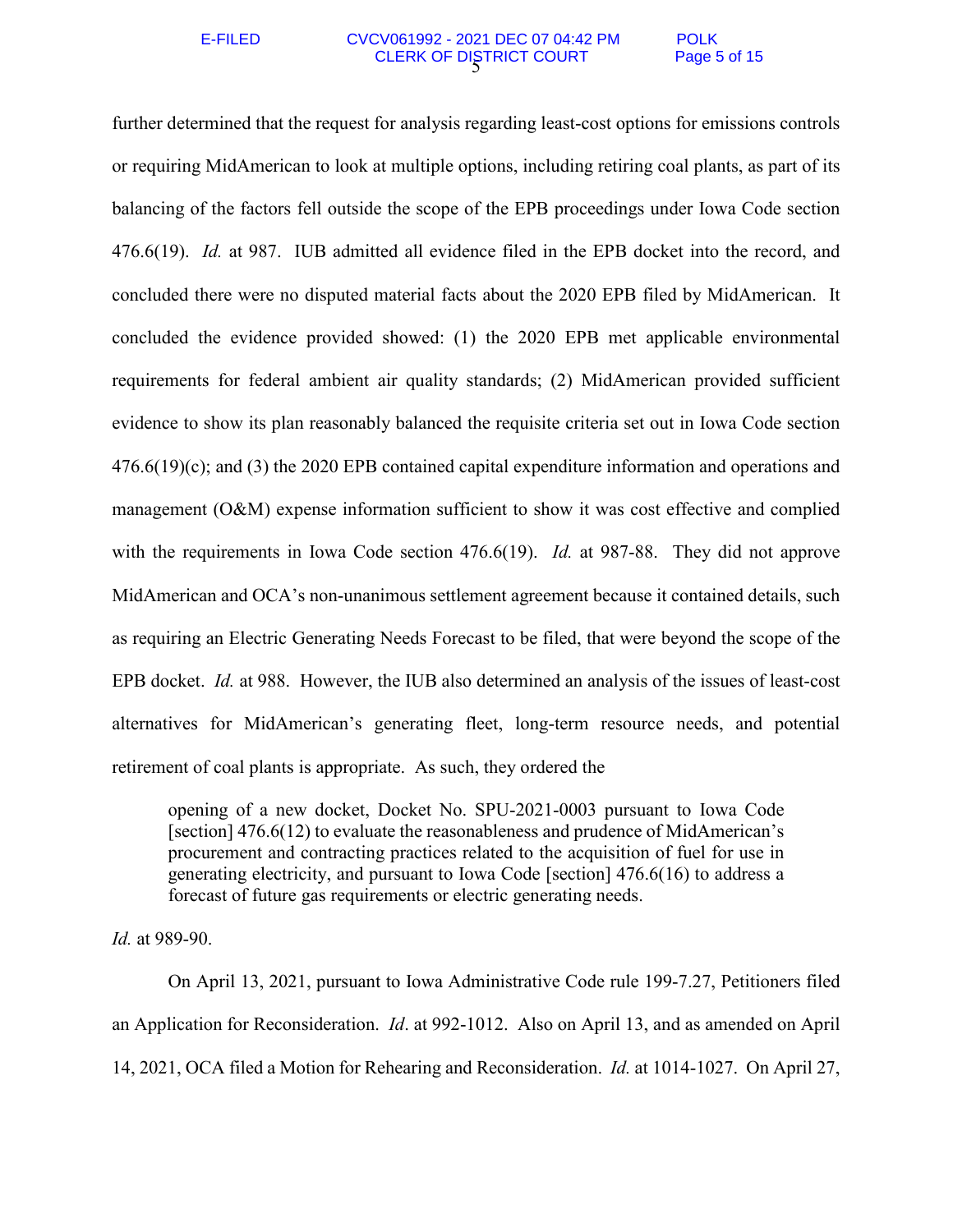2021, Tech Intervenors and MidAmerican filed a response to the Motions for Reconsideration. *Id.* at 1028-1042. On May 13, 2021, the IUB issue an Order denying the Motions for Reconsideration. *Id.* at 1043-1054.

On June 11, 2021, Petitioners filed this Petition for Judicial Review pursuant to Iowa Code section 17A.19(1), (10) (2021). They allege IUB's Order should be reversed, remanded, or modified for the following reasons: (1) it was inconsistent with the agency's prior practice or precedents and that inconsistency was not justified with credible reasons under section 17A.19(10)(h); (2) it was not supported by substantial evidence in the record under section 17A.19(10)(f); (3) it was the product of a decision-making process in which the agency did not consider all relevant and important matters under section  $17A.19(10)(i)$ ; (4) the conclusion was based on an erroneous interpretation of provisions of the Iowa Code that was not clearly vested in the discretion of the IUB, or in the alternative if interpretation were vested in the agency the conclusion was an irrational, illogical, or wholly unjustifiable application of law to fact, under subsections  $17A.19(10)(c)$  or (1); and (5) it was otherwise unreasonable, arbitrary, and an abuse of discretion, under section 17A.19(10)(n).

## **II. SCOPE AND STANDARDS OF REVIEW.**

Iowa Code section 17A.19(10) governs judicial review of administrative agency decisions. *NextEra Energy Res. LLC v. Iowa Utilities Bd*., 815 N.W.2d 30, 36 (Iowa 2012). A party challenging agency action bears the burden of demonstrating the action's invalidity and resulting prejudice. Iowa Code  $\S$  17A.19(8)(a). This can be shown in a number of ways, including proof the action was based on an erroneous interpretation of law; inconsistent with prior agency precedent; unsupported by substantial evidence in the record when that record is viewed as a whole; or otherwise unreasonable, arbitrary, capricious, or an abuse of discretion. *See id*. at §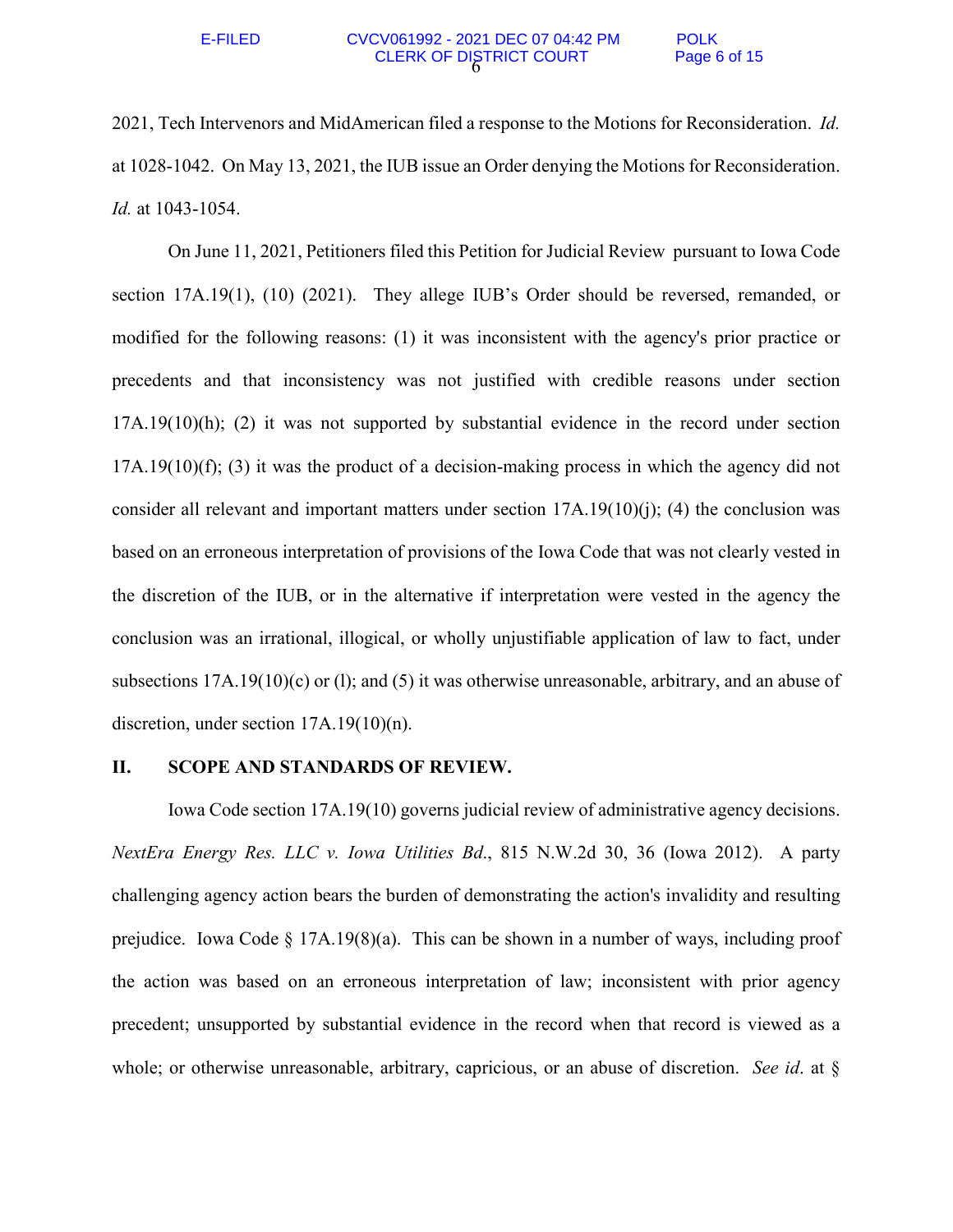## 7 E-FILED CVCV061992 - 2021 DEC 07 04:42 PM POLK CLERK OF DISTRICT COURT Page 7 of 15

17A.19(10). The district court acts in an appellate capacity to correct errors of law on the part of the agency. *Grundmeyer v. Weyerhaeuser Co*., 649 N.W.2d 744, 748 (Iowa 2002).

Allegations that an agency's actions should be reversed pursuant to section  $17A.19(10)(h)$ are reviewed under the arbitrary, capricious, or abuse of discrimination standard. *Office of Consumer Advocate v. Iowa Utils. Bd.,* 770 N.W.2d 334, 341 (Iowa 2009) (citing *Finch v. Schneider Specialized Carriers, Inc.,* 700 N.W.2d 328, 332 (Iowa 2005)). "If the claim of error lies with the agency's findings of fact, the proper question on review is whether substantial evidence supports those findings of fact" when the record is viewed as a whole. *Meyer v. IBP, Inc*., 710 N.W.2d 213, 219 (Iowa 2006). Substantial evidence is defined as evidence of the quality and quantity "that would be deemed sufficient by a neutral, detached, and reasonable person, to establish the fact at issue when the consequences resulting from the establishment of that fact are understood to be serious and of great importance." Iowa Code § 17A.19(10)(f)(1). Evidence in support of an agency decision is not insubstantial merely because it would have supported contrary inferences; nor is evidence insubstantial because of the possibility of drawing two inconsistent conclusions from it. *City of Hampton v. Iowa Civil Rights Comm'n*, 554 N.W.2d 532, 536 (Iowa 1996). The district court's review "is limited to the findings that were actually made by the agency and not other findings that the agency could have made." *Burton v. Hilltop Care Ctr.,* 813 N.W.2d 250, 256 (Iowa 2012). "The agency's decision does not lack substantial evidence merely because the interpretation of the evidence is open to a fair difference of opinion." *ABC Disposal Sys., Inc., v. Dep't of Natural Res.,* 681 N.W.2d 596, 603 (Iowa 2004).

To decide the issue here the Court must look to various sections of chapter 476.

To determine the applicable standard of review of an agency's interpretation of a statute, we must determine whether the legislature clearly vested the agency with the authority to interpret the statute at issue. If the legislature clearly vested the agency with the authority to interpret specific terms of a statute, then we defer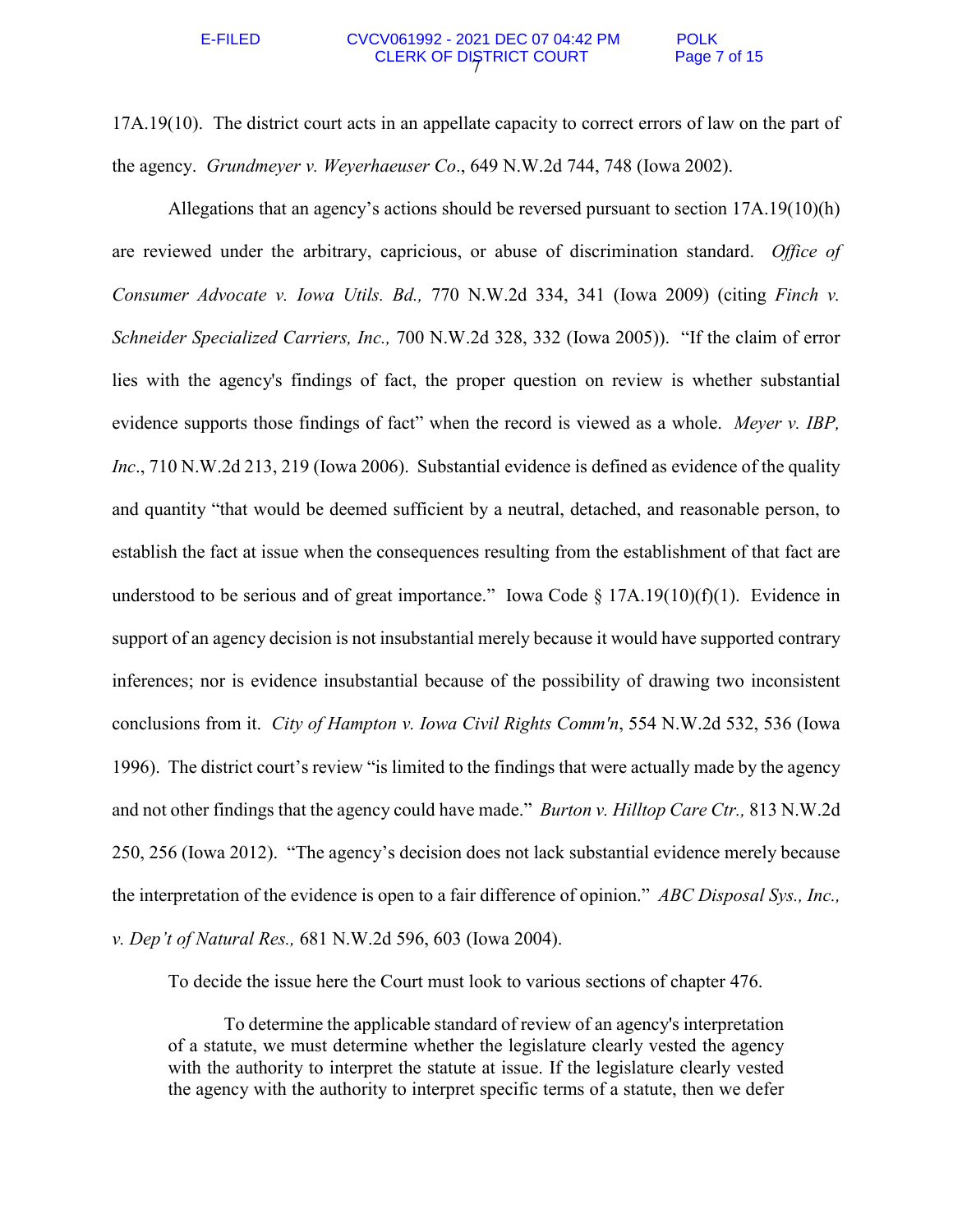to the agency's interpretation of the statute and may only reverse if the interpretation is "irrational, illogical, or wholly unjustifiable." If, however, the legislature did not clearly vest the agency with the authority to interpret the statute, then our review is for correction of errors at law.

*Id*. at 36-37 (citations omitted); *see also* Iowa Code § 17A.19(10)(c) ("The court shall reverse, modify, or grant other appropriate relief from agency action . . . if it determines that substantial rights of the person seeking judicial relief have been prejudiced because the agency action is . . . [b]ased upon an erroneous interpretation of a provision of law whose interpretation has not clearly been vested by a provision of law in the discretion of the agency.")The Iowa Supreme Court has determined, "simply because the general assembly granted the Board broad general powers to carry out the purposes of chapter 476 and granted it rulemaking authority does not necessarily indicate the legislature clearly vested authority in the Board to interpret all of chapter 476." *NextEra*, 815 N.W.2d at 38. The court then concluded, based on this and previous case law, that the "general assembly did not delegate to the Board interpretive power with the binding force of law" with regard to interpreting chapter 476. *Id*. Accordingly, here this Court will examine the IUB's interpretation of the relevant sections of chapter 476 for correction of errors at law and will not give deference to its interpretation. *Id.; see also* Iowa Code § 17A.19(11)(b) (stating the court, "Should not give any deference to the view of the agency with respect to particular matters that have not been vested by a provision of law in the discretion of the agency.").

## **III. MERITS.**

Under Iowa Code section 476.6(19) the IUB must determine if an EPB: (1) meets "applicable state environmental requirements and federal ambient air quality standards," *Id.* at § 476.6(19)(b); (2) is "reasonably expected to achieve cost-effective compliance with" state and federal environmental requirements, *Id.* at § 476.6(19)(c); and (3) does "reasonably balance costs,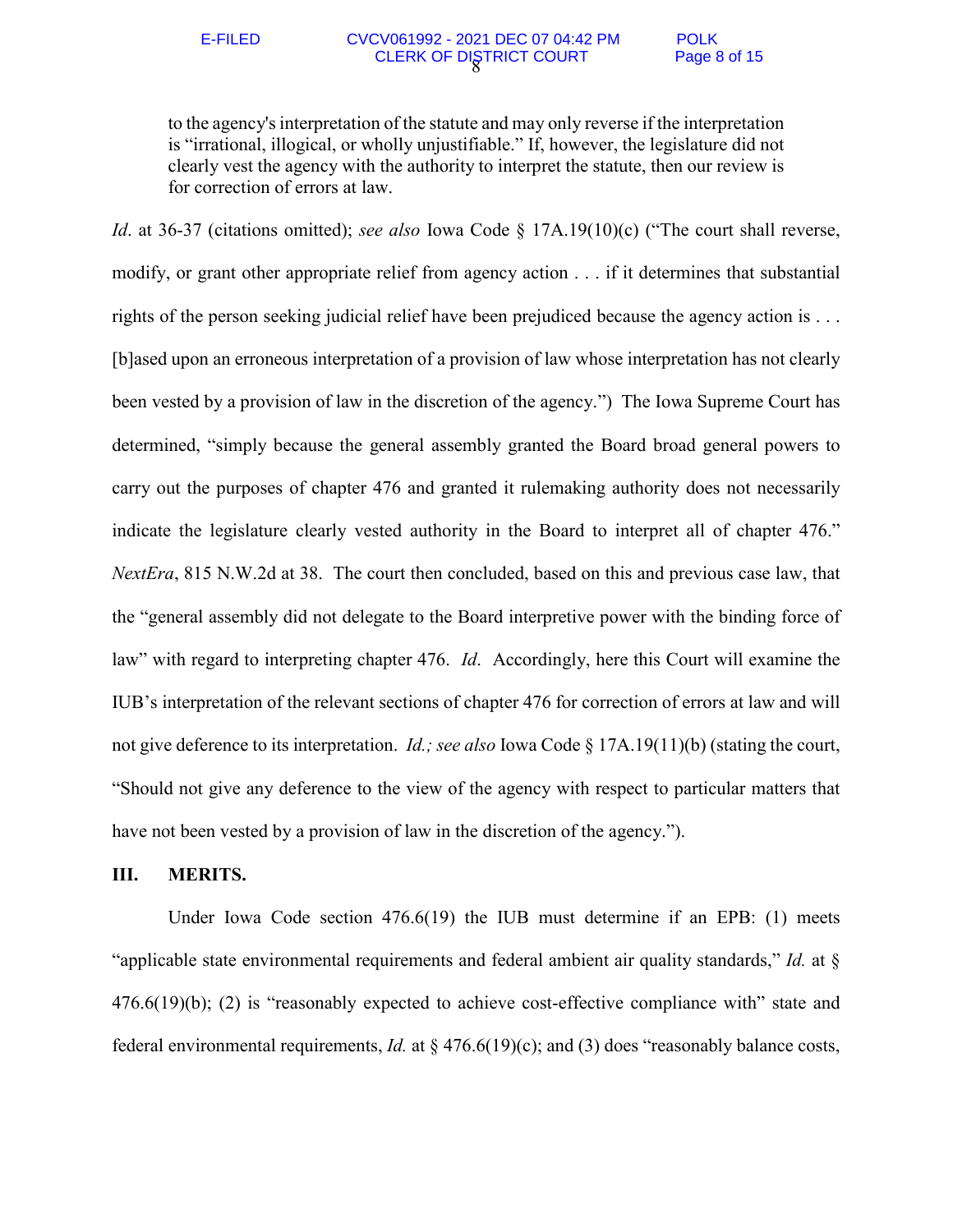environmental requirements, economic development potential, and reliability of the electric generation and transmission system." *Id.* 

With regard to the first element, the statute also requires the IDNR to review an EPB and determine if it meets this first element. *Id.* at § 476.6(19)(a)(4). The IDNR confirmed the 2020 EPB complied here. CR pg. 68. In addition, OCA witness Scott Bents testified that MidAmerican's plan complied with state and federal emissions requirements. *Id.* at 90-91.

Regarding the second element of "cost-effective compliance," the IUB determined MidAmerican's plan was "cost effective and complies with the requirements in Iowa Code [section] 476.6(19)." CR pg. 988. In doing so, it found the Petitioners' and OCA's request for further analysis regarding least-cost options for emissions controls were outside the scope of the EPB proceedings based on the specific provisions of section 476.6(19)(c). *Id.* at 987. More specifically, it determined MidAmerican was not required to provide and it was not required to consider multiple options, including retirement of coal facilities, as part of the analysis of balancing the factors outlined in section 476.6(10)(c). *Id.* The IUB noted such issues had not been raised in previous EPB dockets and those EPBs were found to be in compliance with the statute. *Id.* Petitioners contend this was an error both because the IUB failed to follow prior practice or precedent and failed to consider relevant and important matters in the record. They point to several prior EPB dockets where MidAmerican discussed alternative methods of complying with emissions regulations and retiring certain coal-fueled generating units as the least-cost alternative.

The Court has reviewed these prior dockets and agree MidAmerican did offer such evidence therein. However, the Court finds nothing in the plain text of the statute that required MidAmerican to do so. The fact MidAmerican voluntarily provided such information in the past does not in any way make it a statutory requirement or a compulsory practice in all EPB reviews.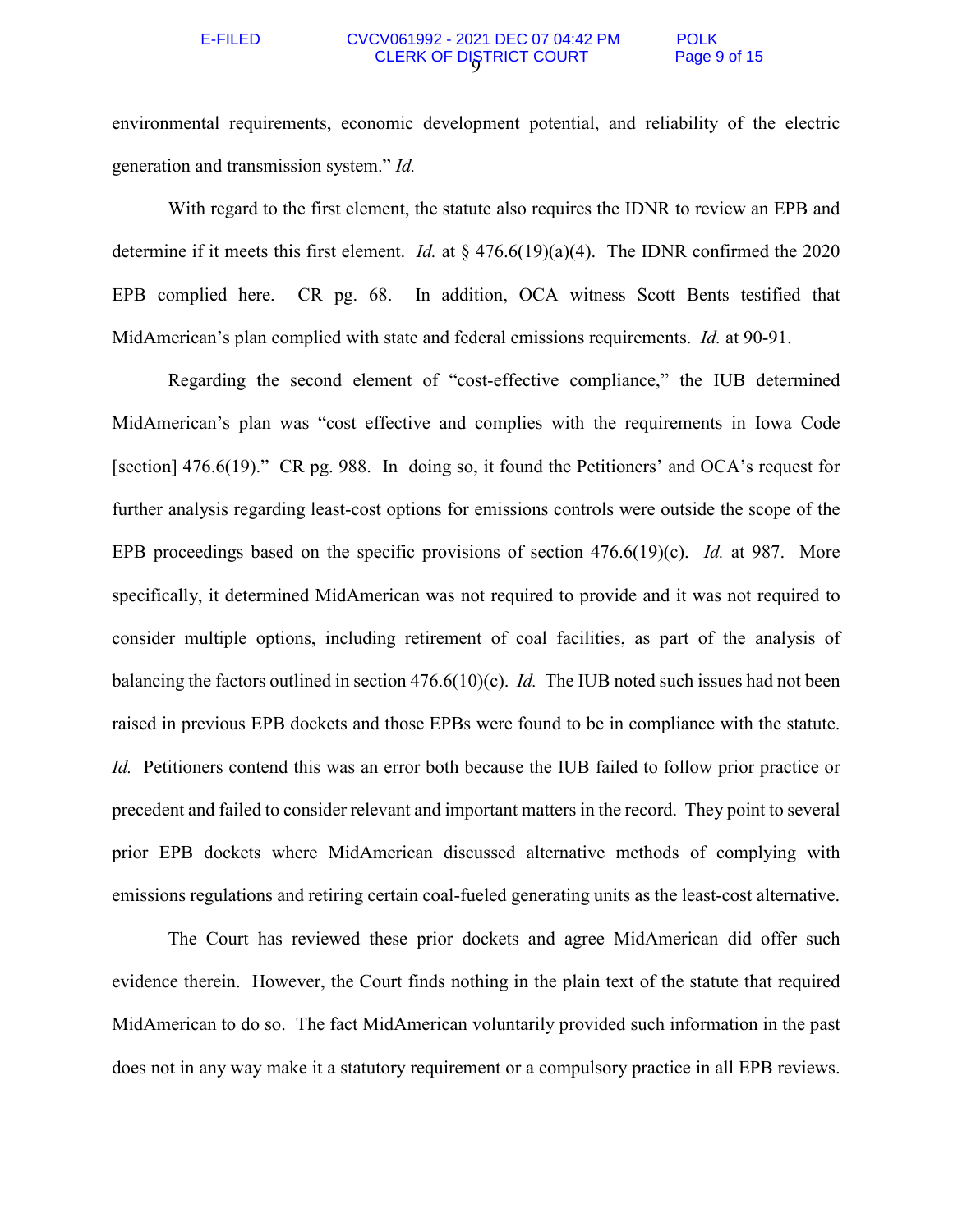## $10'$ E-FILED CVCV061992 - 2021 DEC 07 04:42 PM POLK CLERK OF DISTRICT COURT Page 10 of 15

It is the sole purview of the legislature to add statutory requirements, neither the IUB nor this Court can do so. *See Riniker v. Wilson*, 623 N.W.2d 220, 227 (Iowa Ct. App. 2000) (stating the court will "leave it up to the legislature and/or our supreme court to establish" new statutory requirements; *see also State v. Wedelstedt*, 213 N.W.2d 652, 656–57 (Iowa 1973) ("If changes in the law are desirable from a policy, administrative, or practical standpoint, it is for the legislature to enact them, not for the court  $\dots$ .").

The Petitioners ask the Court to conclude that section 476.6(19) requires a utility to show that its "emissions management strategy is cost-effective in comparison to reasonable alternatives, and not merely that an emission control strategy complies with environmental laws." Petition pg. 16. However, nowhere in section 476.6(19) has the legislature seen fit to include any language in the statutes regarding "reasonable alternatives," "least cost options," a "cost benefit analysis," or requiring the shutdown of coal plants. The statute does expressly require the IUB and IDNR to ensure the EPB complies with state and federal environmental regulations. Iowa Code §§  $476.6(19)(a)(4)$ , (b), (c). As set forth above, it is not for the IUB or this Court to expand the requirements of the statute, such is left to the legislature. *Caylor v. Employers Mut. Cas. Co.,* 337 N.W.2d 890, 894 (Iowa Ct. App. 1983) ("As the law stands, however, no such provision has been made by the legislature, and it is not the province of the court to enact such a provision.") (citation omitted).

Accordingly, the Court concludes the IUB did not err in determining it was not required to address evidence regarding least-cost options for emissions controls and thus the evidence of such filed by Petitioners and OCA was outside the scope of an EPB proceeding. Once such evidence was properly not considered, the IUB also did not err in finding there were no material facts about the EPB filed by MidAmerican that were in dispute before the agency. The IUB "shall" approve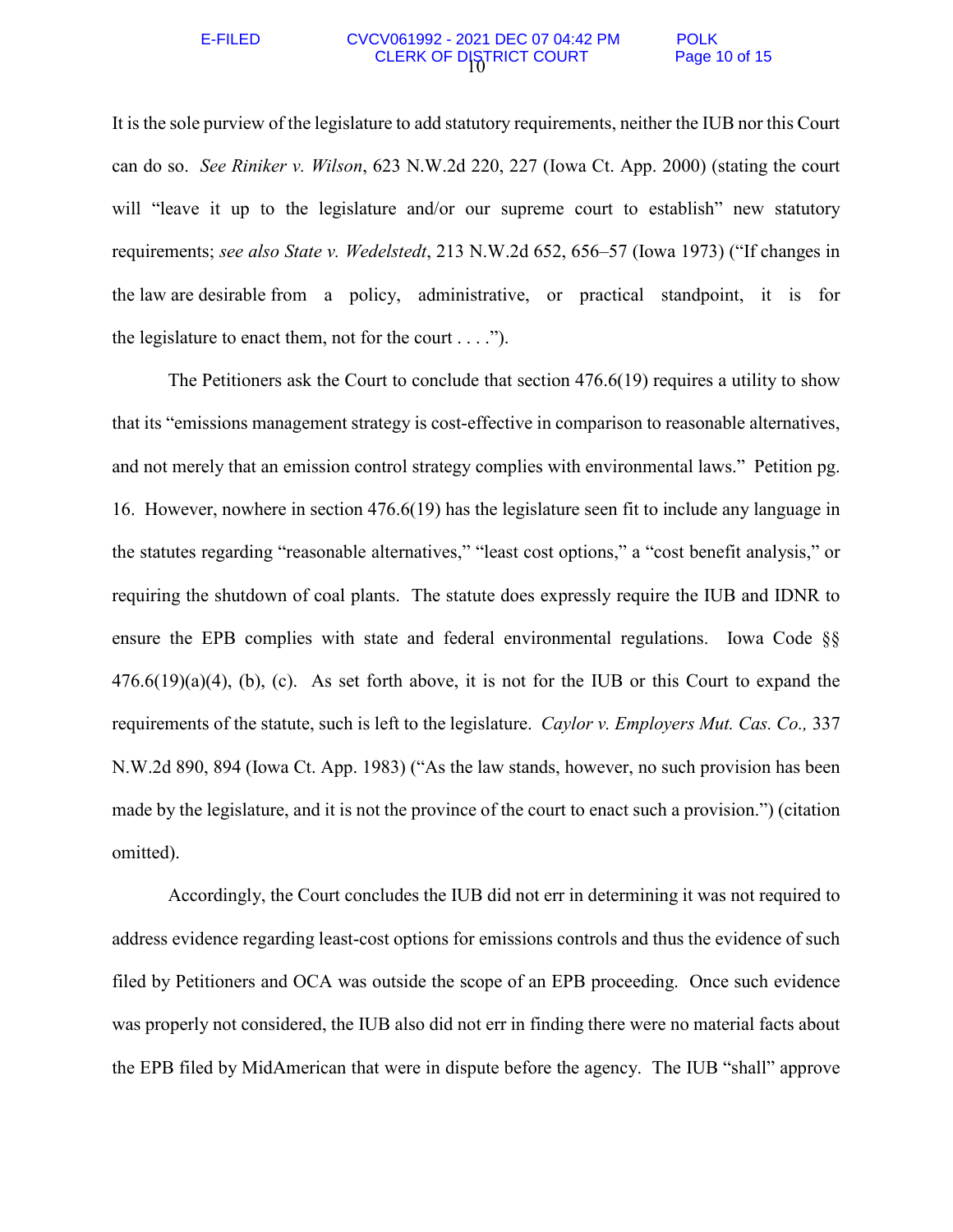## 11 E-FILED CVCV061992 - 2021 DEC 07 04:42 PM POLK CLERK OF DISTRICT COURT Page 11 of 15

the EPB if the update and the associated budget are "reasonably expected to achieve cost-effective compliance with applicable state environmental requirements and federal ambient air quality standards." Iowa Code § 476.6(19)(c). The Court concludes the IUB sufficiently made such finding when it determined that the capital expenditure and O&M expenses information contained in MidAmerican's EPB was cost effective and complied with the requirements of the statute. CR pg. 988. "[A]n agency's decision is sufficient if it is possible to work backward from the agency's written decision and to deduce what must have been the agency's legal conclusions and its findings." *IBP, Inc., v. Al-Gharib,* 604 N.W.2d 621, 634 (Iowa 2000) (internal citations omitted). The Court is able to work backward from the agency's written decision.

The final element the IUB had to determine under the statute was whether MidAmerican's 2020 EPB reasonably balanced "costs, environmental requirements, economic development potential, and reliability of the electric generation and transmission system." Iowa Code § 476.6(19)(c). Petitioners allege there is not substantial evidence in the record to support the IUB's conclusions, it did not consider all relevant matters, and it did not give sufficient findings with regard to this requirement. As concluded above, the IUB did not err in finding the statute does not require MidAmerican to provide or consider evidence of other options, including retiring of coal units. Thus, there were no material facts about the EPB in dispute. The IUB concluded that MidAmerican,

provided sufficient information in its EPB to assess whether the plan reasonably balances costs, environmental requirements, economic development potential, and the reliability of the electric generation and transmission system. The [IUB] finds that MidAmerican's plan reasonably balances the criteria identified in Iowa Code [section]  $476.6(19)(c)$ .

CR pg. 988.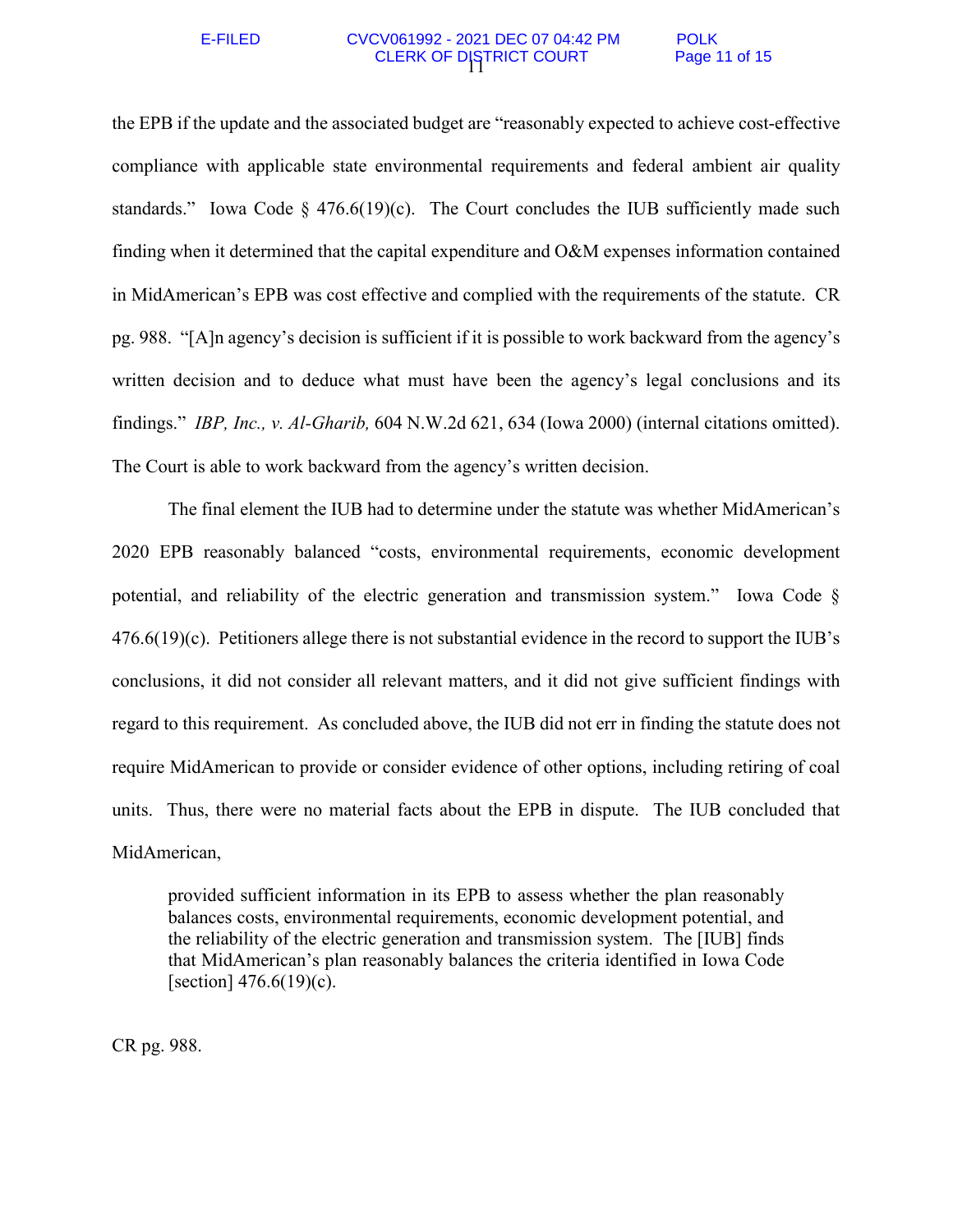Petitioners argue the IUB's opinion was not sufficiently detailed and contend the Court should reverse and remand to require it to explain all of its reasons why or how the EPB balances the statutory factors and detail the path it took to arrive at this decision. It is the duty of the agency to state the evidence it relied on and to detail its reasons for its conclusion. *See Armstrong v. State of Iowa Bldgs. & Grounds,* 382 N.W.2d 161, 166 (Iowa 1986); *Catalfo v. Firestone Tire & Rubber Co.,* 213 N.W.2d 506, 510 (Iowa 1973).

While it is true the decision must be "sufficiently detailed to show the path he has taken through conflicting evidence," the law does not require the [agency] to discuss each and every fact in the record and explain why or why not [it] has rejected it. Such a requirement would be unnecessary and burdensome.

*Terwilliger v. Snap-On Tools Corp*., 529 N.W.2d 267, 274 (Iowa 1995) (quoting *Catalfo,* 213 N.W.2d at 510.). The Court notes MidAmerican's confidential report did contain all of its past projects and end dates thereof, specific details about the controls at its coal-fueled generating units for the period January 1, 2020 through December 31, 2022, considerations of economic development potential and the reliability of the electric generation and transmission system, all of its emissions control technologies, and exhibits showing their capital investments and O&M expenses. CR pgs. 1056-71. Thus, the Court concludes the IUB took all of this information into consideration in making its balancing determination and it was not required to set forth every factor it took into account in doing so. "The absence of an express disposition of a material factual issue in an agency decision may be excused on judicial review if it is clear from the context of the issues considered and the disposition of the case what the finding was on that issue." *Hurtado v. Iowa Dep't of Job Serv.,* 393 N.W.2d 309, 311 (Iowa 1986). The Court concludes the IUB's decision is sufficient for the Court to work backward and deduce its logical rational for its factual findings and legal conclusions. *See Al-Gharib,* 604 N.W.2d at 634.Therefore, the IUB made sufficient findings to support its conclusion that MidAmerican's plan reasonably balances the criteria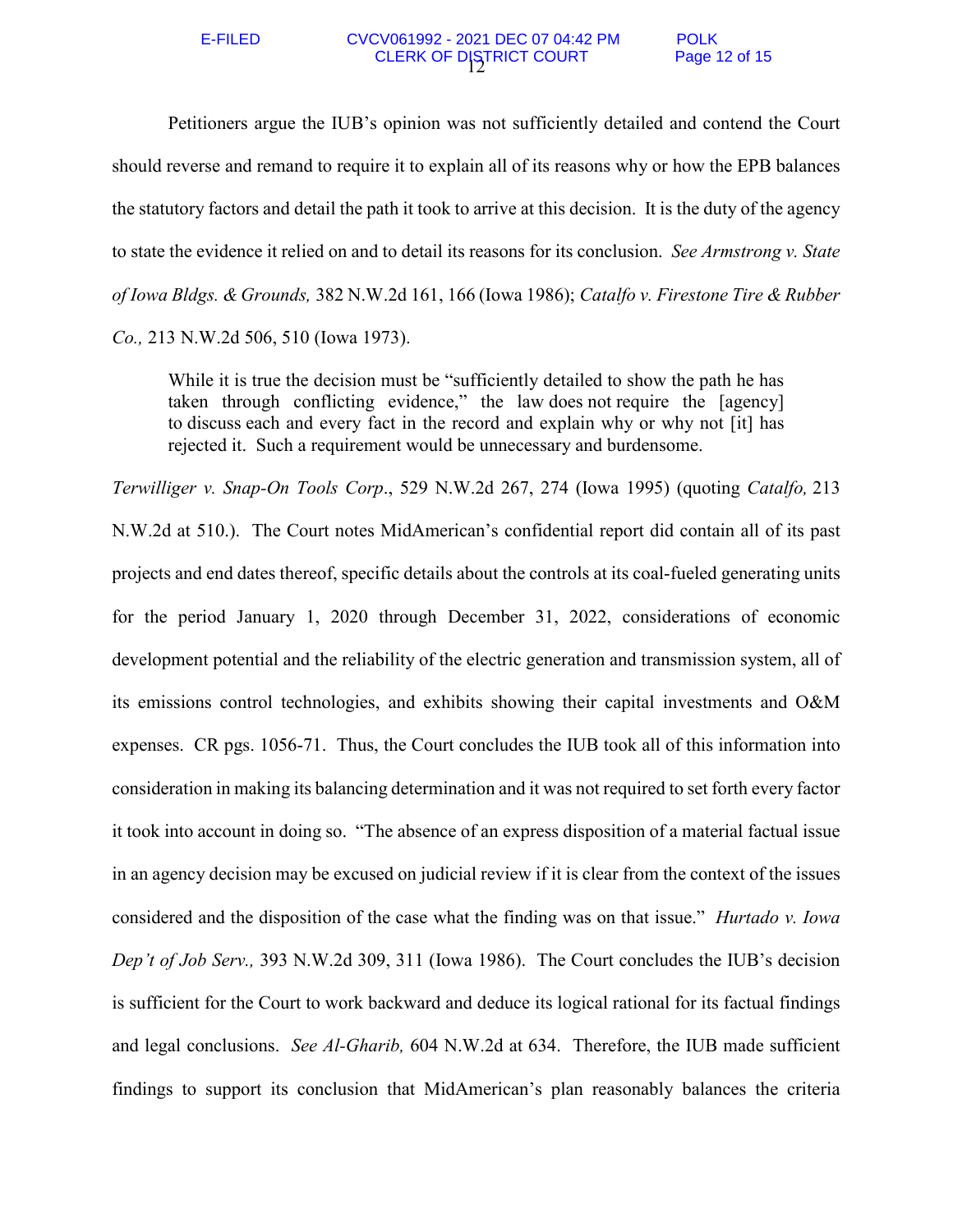## $13'$ E-FILED CVCV061992 - 2021 DEC 07 04:42 PM POLK CLERK OF DISTRICT COURT Page 13 of 15

required in Iowa Code section 476.6(19)(c), and such determination was not arbitrary, capricious, or unsupported by the evidentiary record.

 Finally, the Court notes the IUB did open a separate docket to address all of the important issues raised by Petitioners regarding analysis of a utility's long-term resource needs, including consideration of least-cost operation for generation, potential retirement of coal plants, environmental requirements, reliability, and economic development potential. More specifically, it did so under Iowa Code section 476.6(12) to evaluate the reasonableness and prudence of MidAmerican's procurement and contracting practices as related to acquisition of fuel for use in generating electricity, and section 476.6(16) to address a forecast for future gas requirements or electric generating needs. IUB asserts that because of its action in opening this new docket the substantial rights of the Petitioners and OCA are not prejudiced and thus reversal is not required. Reversal is only required where the "substantial rights of the person seeking judicial relief have been prejudiced." Iowa Code § 17A.19(10).

OCA contends it is still prejudiced because it will not have the ability to represent its constituents by suggesting alternative cost-effective methods which, if considered, could result in cost savings for Iowa customers, and the new docket does not require review every two years. However, Iowa Code section 476.6(12) does call for "periodic" proceedings, that the proceeding be a contested case, gives the IUB power to require the utility to provide any information the IUB deems appropriate, and if it is determined the utility is not taking "all reasonable actions to minimize its fuel and allowances transaction costs, the [IUB] shall not allow the utility to recover" such costs from its customers. As such, the Court believes this statute and new docket will satisfy OCA's concerns with regard to the potential cost savings to customers and periodic reviews. Accordingly, the Court concludes that because IUB opened a separate and more appropriate docket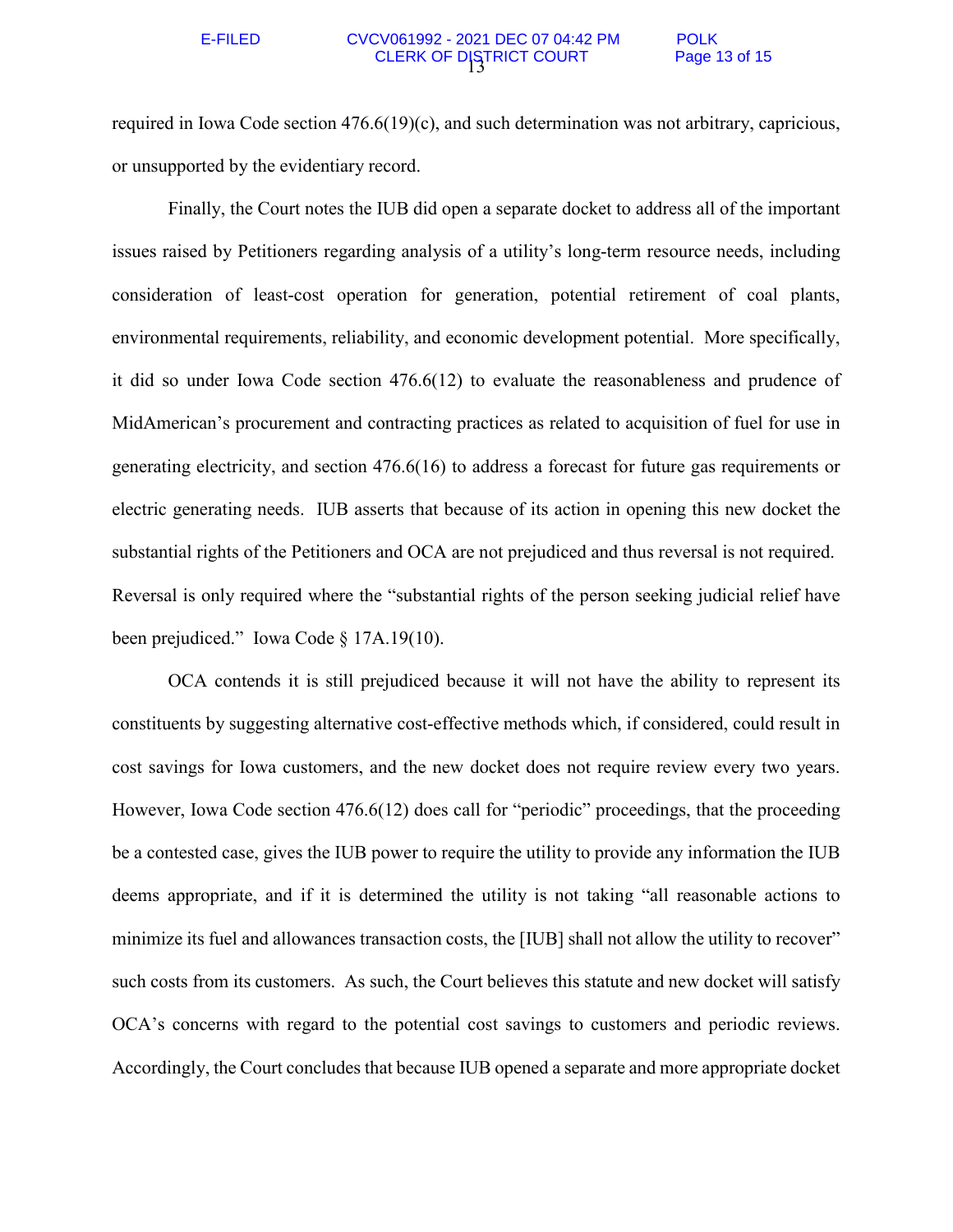to address Petitioners' and OCA's important concerns, their substantial rights were not prejudiced. Thus, reversal is also not appropriate for this reason.

For all the reasons set forth above, the Court further concludes the IUB's denial of the Petitioners' and OCA's Motions for Reconsideration was also correct.

## **IV. CONCLUSION AND DISPOSITION.**

 Accordingly, the Court concludes: (1) the IUB's action was not inconsistent with prior practice or precedent because Iowa Code section 476.6(19) does not require coal retirements to manage emissions or least-costs options for emission controls be submitted to or considered by the IUB, and the fact MidAmerican had submitted such information in past EPB reviews did not make it a precedential requirement; (2) the IUB did not err in so interpreting the relevant Code provisions in this manner; (3) based on such correct interpretation of the statute the IUB did not fail to consider all relevant and important information in the record because such information submitted by Petitioners was outside the scope of section 476.6(19); and there is substantial evidence in the record to support the IUB's conclusions that MidAmerican's 2020 EPB complied with applicable state environmental requirements and federal ambient air quality standards, and was reasonably expected to achieve cost-effective compliance with such standards because it reasonably balanced the criteria identified in Iowa Code section 476.6(19). The Court further concludes the IUB's findings were in no way unreasonable, arbitrary, capricious, or an abuse of discretion.

For all of the reasons set forth above, Petitioners' Petition for Judicial Review is **DENIED**. The IUB's Orders approving MidAmerican's EPB and denying Petitioners' and OCA's motions for reconsideration are **AFFIRMED in their entirety.**